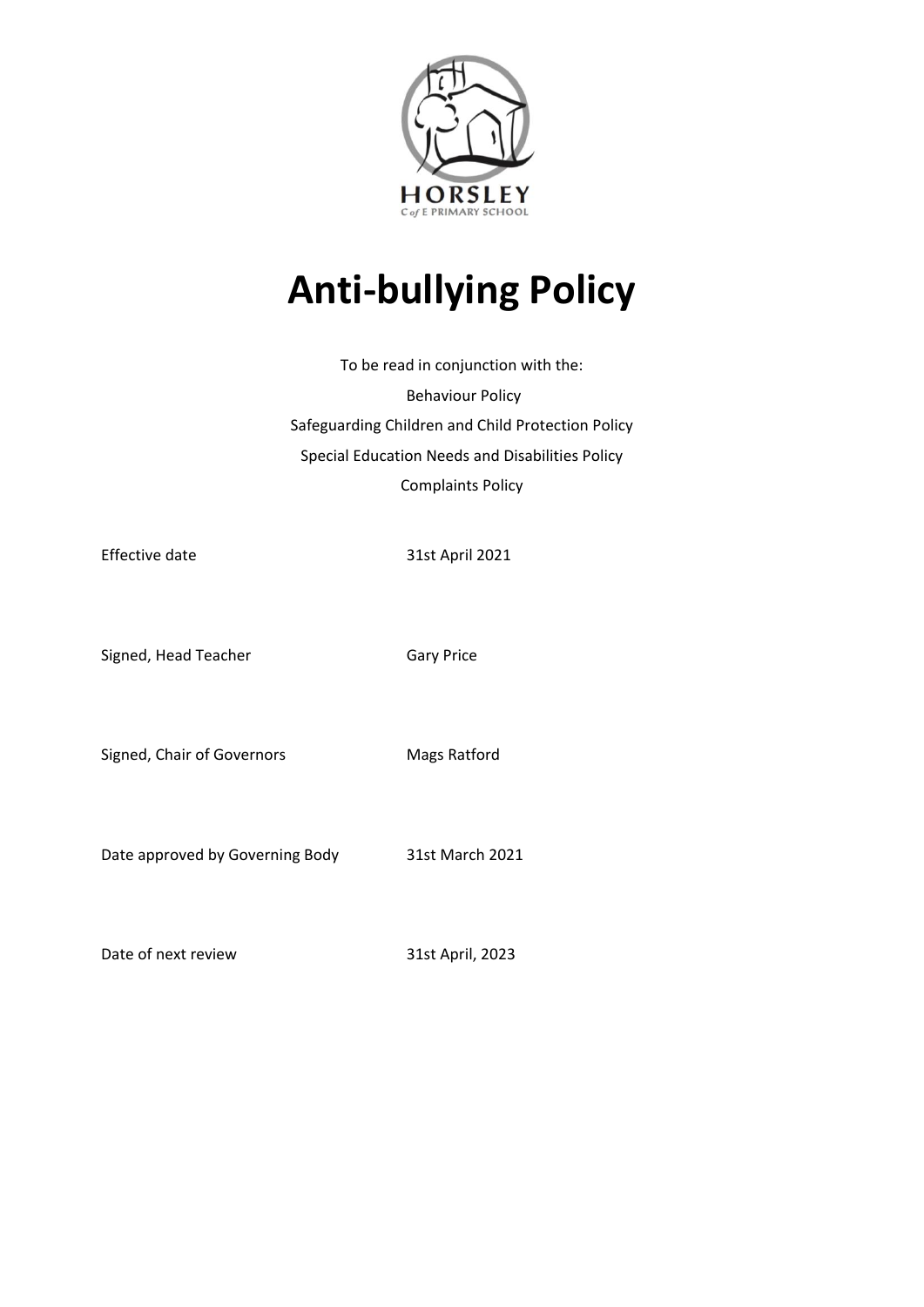## **Anti-Bullying Policy**

## **1. Purpose of the Policy**

- 1.1 The purpose of this policy is to provide the children, parents, staff and governors of Horsley C of E Primary School with clear guidelines on how the school defines bullying and how bullying is dealt with when it occurs.
- 1.2 This policy has been drawn up in consultation with a range of stakeholders. It is reviewed by the governors and staff.

## **2. Aims and Objectives**

2.1 At Horsley C of E School we aim to provide a safe, secure and supportive environment where children learn and socialise with all members of the school community displaying tolerance, sensitivity and respect. This policy relates specifically to bullying. For further details concerning our general safeguarding procedures, please refer to our Safeguarding Children and Child Protection Policy.

We aim to:

- Create a climate where bullying is not accepted in any form, including racial bullying, sexual bullying, bullying related to sexual orientation or disabilities
- Prevent bullying from starting
- Ensure staff respond consistently and appropriately to bullying
- Empower victims of bullying to seek help
- Involve everyone in acting against bullying
- Support those involved in bullying to change their behaviour

## **3. What is bullying? (See Appendix A)**

We define bullying as any behaviour which is deliberately hurtful, either physically or emotionally, which is repeated over a period of time. It includes physical, verbal and indirect forms of bullying.

It is distinct from conflict which is part of everyday life. It is not:

- A one off fight or argument
- A friend sometimes being nasty
- An argument with a friend
- Falling out with friends on occasional basis

## **4. Preventing Bullying**

The school aims to prevent bullying from starting through the taught and wider curriculum by:

Raising awareness about bullying and the anti-bullying policy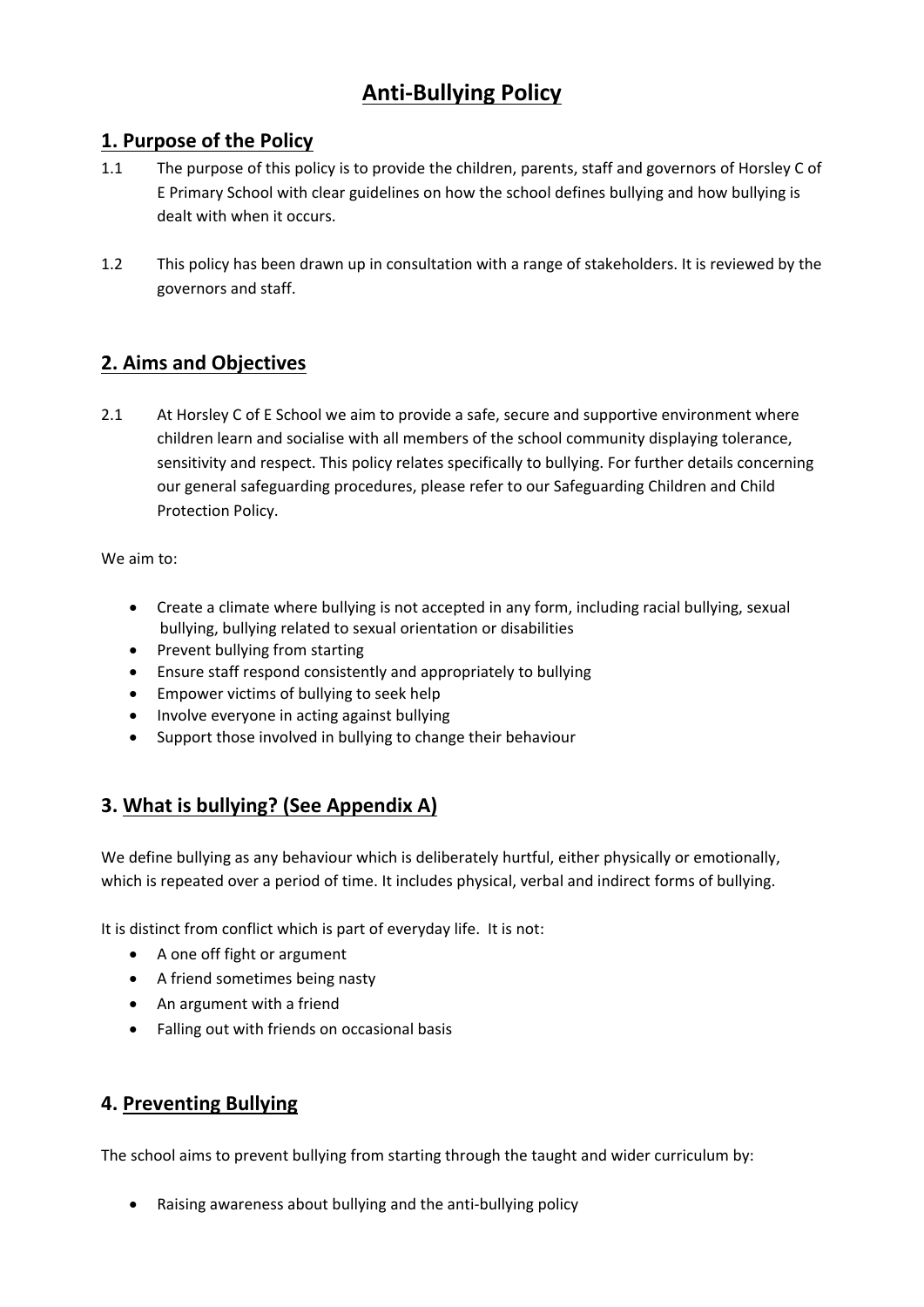- Increasing understanding for victims and building an anti-bullying ethos
- Drawing upon the procedures promoting a culture of positive approaches to behaviour as detailed in the school Behaviour Policy
- Teaching children how to relate positively to others through collaborative group work in classroom and in collective worship/assemblies
- The use the Personal, Social and Emotional (PSHE)curriculum, i.e. the CORAM SCARF curriculum to raise awareness and understanding of the issues surrounding bullying
- Adopting Anti-Bullying Week (run by the charity, the Anti-bullying Alliance). Se[e https://www.anti-bullyingalliance.org.uk/](https://www.anti-bullyingalliance.org.uk/)

## **5. Reporting Bullying**

Parents who believe their child is being bullied should make an appointment to discuss the concerns with either the Class Teacher or the Headteacher.

A meeting will then be arranged with the relevant parties to listen to the facts from all sides and discuss intervention strategies for dealing with the problem. These strategies need to be agreed by all parties. This meeting would normally involve the parents of the victim, the victim, class teacher and Headteacher.

Staff awareness is raised through the staff meeting and teachers ensure all support staff are aware of any children to be monitored during lessons, lunch and playtimes. Lunchtime supervisors and teaching assistants report any incidents of poor behaviour or concerns about bullying to either the Headteacher or Assistant Headteacher at the end of each playtime. Incidents of bullying a recorded using the behaviour incidents form in the Behaviour Policy.

## **6. Procedures**

A combination of strategies for dealing with incidents of bullying will be drawn on to fit the circumstances of particular cases as it is felt that a single strategy is not likely to provide a complete solution to the problem. In most cases the children involved will be carefully monitored and any incidents recorded. The school will keep up regular communication with the parents of the victim, explaining action taken. The Headteacher will normally contact the parents of the bully to involve them in any communication and inform them of actions put in place to improve behaviour.

## **7. Implementation**

All staff, parents and pupils are made aware of the Anti-bullying policy and bullying is treated consistently throughout the school according to the policy.

## **8. Monitoring**

The Headteacher and Governors will monitor the effectiveness of the policy through focused walks, lesson observations, communication with parents and regular communication during staff meetings and school and class councils.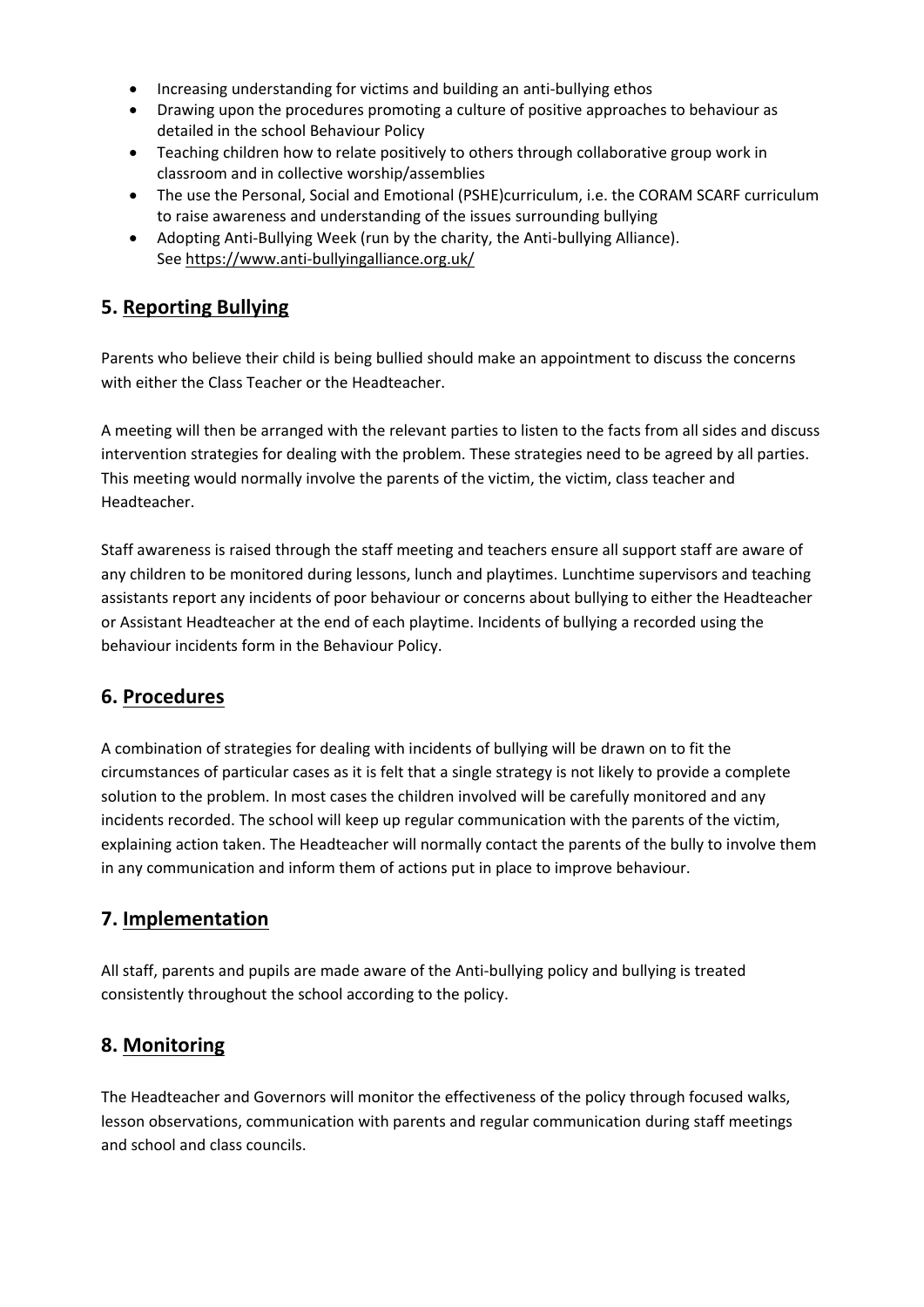## **9. Evaluation**

Using data from monitoring activities, such as Well-being Questionnaires, focussed walks and lesson observations and feedback from parents, pupils and staff, the Headteacher and Governors will review and update the policy biennially according to the Governors Yearly Planner.

## **10. Complaints**

If a parent is unhappy about how allegations of bullying have been dealt with or feel that a problem has not been addressed, then a parent should:

- Arrange to meet with the Headteacher
- If, after meeting with the Headteacher, the matter remains unresolved, the parent/guarding should make recourse to the procedures defined within the Complaints Policy.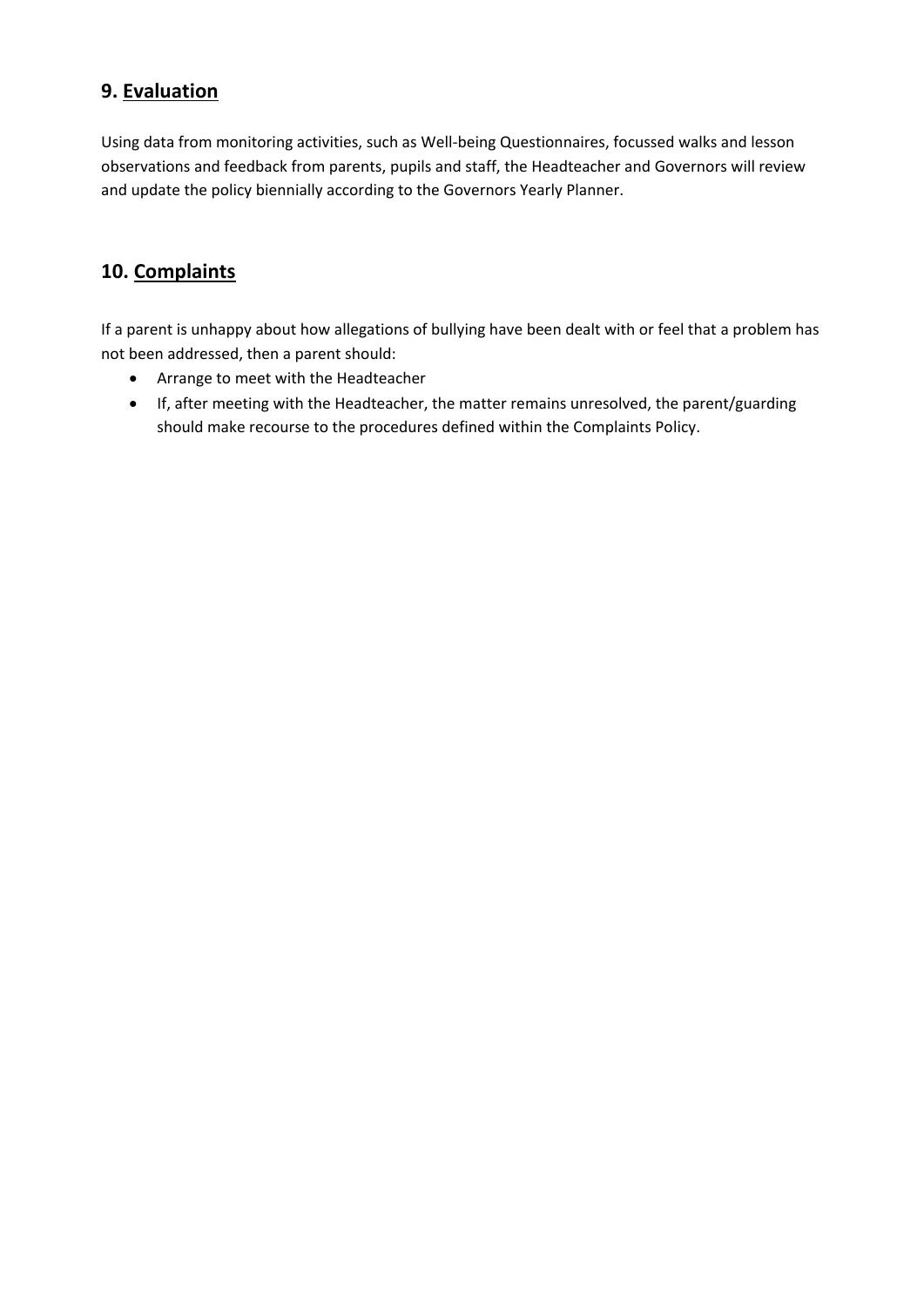## **Appendix A**

#### **WHAT IS BULLYING?**

Bullying is "**Behaviour by an individual or a group, usually repeated over time, that intentionally hurts another individual either physically or emotionally**". At Horsley Primary School children are taught this in the form of the acronym, 'STOP!', meaning several times on purpose.

Bullying can include: name calling, taunting, mocking, making offensive comments; kicking; hitting; taking belongings; producing offensive graffiti; gossiping; excluding people from groups and spreading hurtful and untruthful rumours. This includes the same inappropriate and harmful behaviours expressed via digital devises (cyberbullying) such as the sending of inappropriate messages by phone, text, Instant Messenger, through web-sites and social networking sites, and sending offensive or degrading images by phone or via the internet.

#### **Bullying Directed Towards Race, Gender, Sexual Orientation or Disability**

Horsley Primary School will not tolerate bullying against anyone because of his or her race, gender, sexual orientation or disability. The school will take preventative action to reduce the likelihood of bullying incidents of this nature occurring. Stereotypical views are challenged and pupils learn to appreciate and view positively differences in others, whether arising from race, gender, ability or disability.

#### **Racial Bullying/Harassment**

Racial bullying will not be tolerated at Horsley and will be treated severely. If a child receives verbal abuse, physical threats or attacks, or if a pupil brings racist literature into school, incites others to behave in a racist way or writes racist insults, the strategies in the Racial Equality Strategy will be implemented.

A full investigation will be carried out, recording incidents in the school incident book and on Gloucestershire LA forms. Horsley has a duty to develop children's understanding of ethnic diversity issues and explore racial tolerance in PSHE and Citizenship lessons, in Religious Education lessons and in school assemblies.

Horsley guarantees confidentiality and support for those being bullied. Racial incidents are reported to the Governing Body, via the Headteacher's Report, and LA as required.

#### **Sexual Bullying**

Sexual bullying affects boys and girls. **A case of proven sexual assault is likely to lead to the exclusion of the perpetrator**

Sexual bullying can be characterised by: Abusive name calling Looks and comments about appearance, attractiveness, emerging puberty Sending offensive or suggestive text messages of e mails Inappropriate and uninvited touching Sexual innuendoes and propositions Pornographic material, graffiti with sexual content

In its most extreme form sexual assault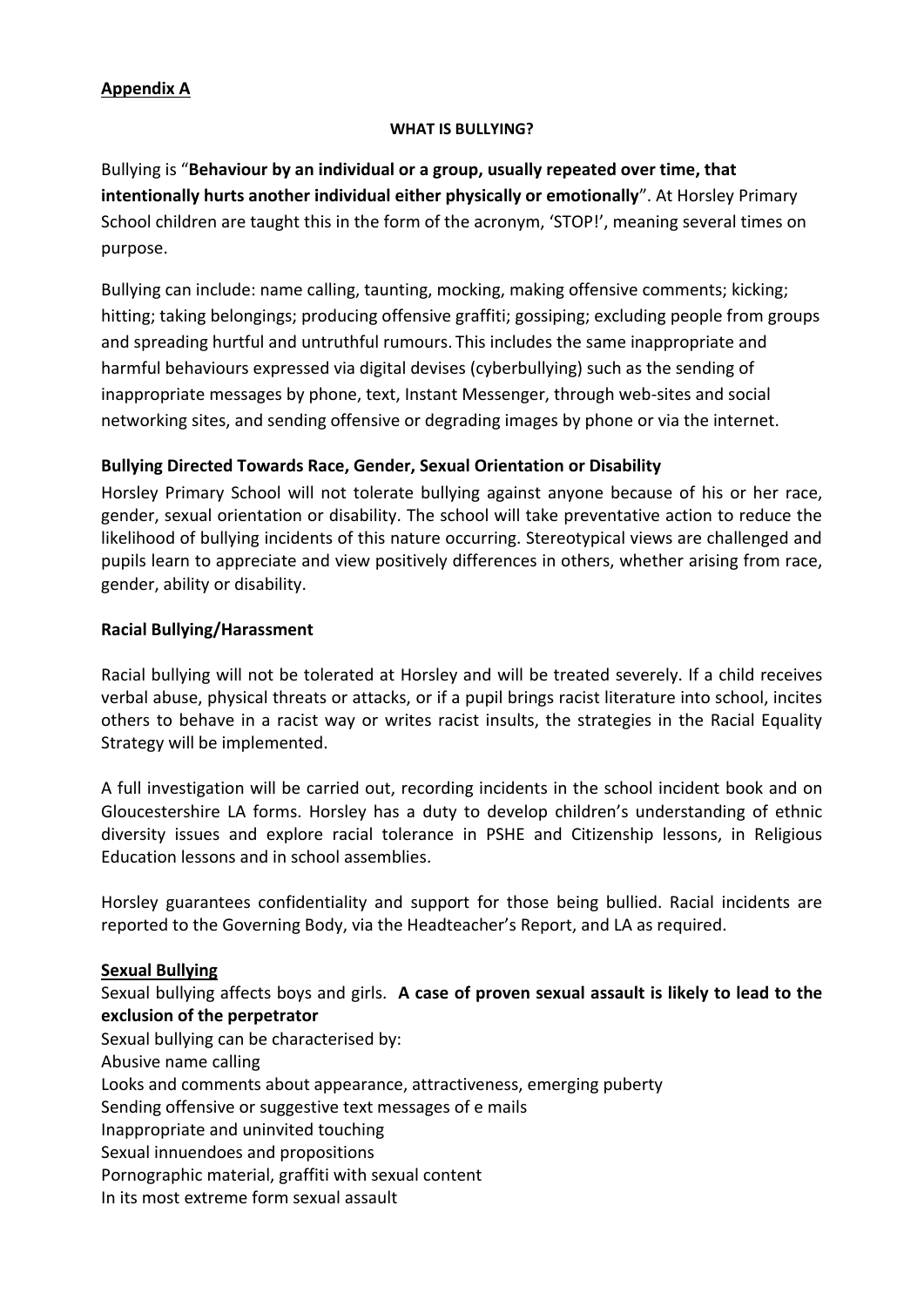The use of the word 'gay'

Sexual bullying can also be related to sexual orientation. Children do not necessarily have to be lesbian, gay or b-sexual to experience such bullying.

#### **Bullying of children with Special Educational Needs or disabilities**

Abusive name-calling Looks and comments about intellectual ability Refusal to co-operate in work or play Comments directed at the help or support of a Teaching Assistant

#### **Cyber Bullying**

Cyber bullying can be defined as: 'the use of Information and Communication Technology(ICT) particularly mobile phones and the internet, deliberately to upset someone else.

## **Cyber bullying takes different forms:**

Threat and intimidation Harassment or cyber-stalking Defamation Exclusion or peer rejection Impersonation Unauthorised publication of private information or images (including what are sometimes misleadingly referred to as 'happy slapping' images) Manipulation

Some cyber bullying is clearly deliberate and aggressive, but it is important to recognise that some incidents of cyber bullying are known to be unintentional and the result of simply not thinking about the consequences. It is important that children are made aware of the effects of their actions.